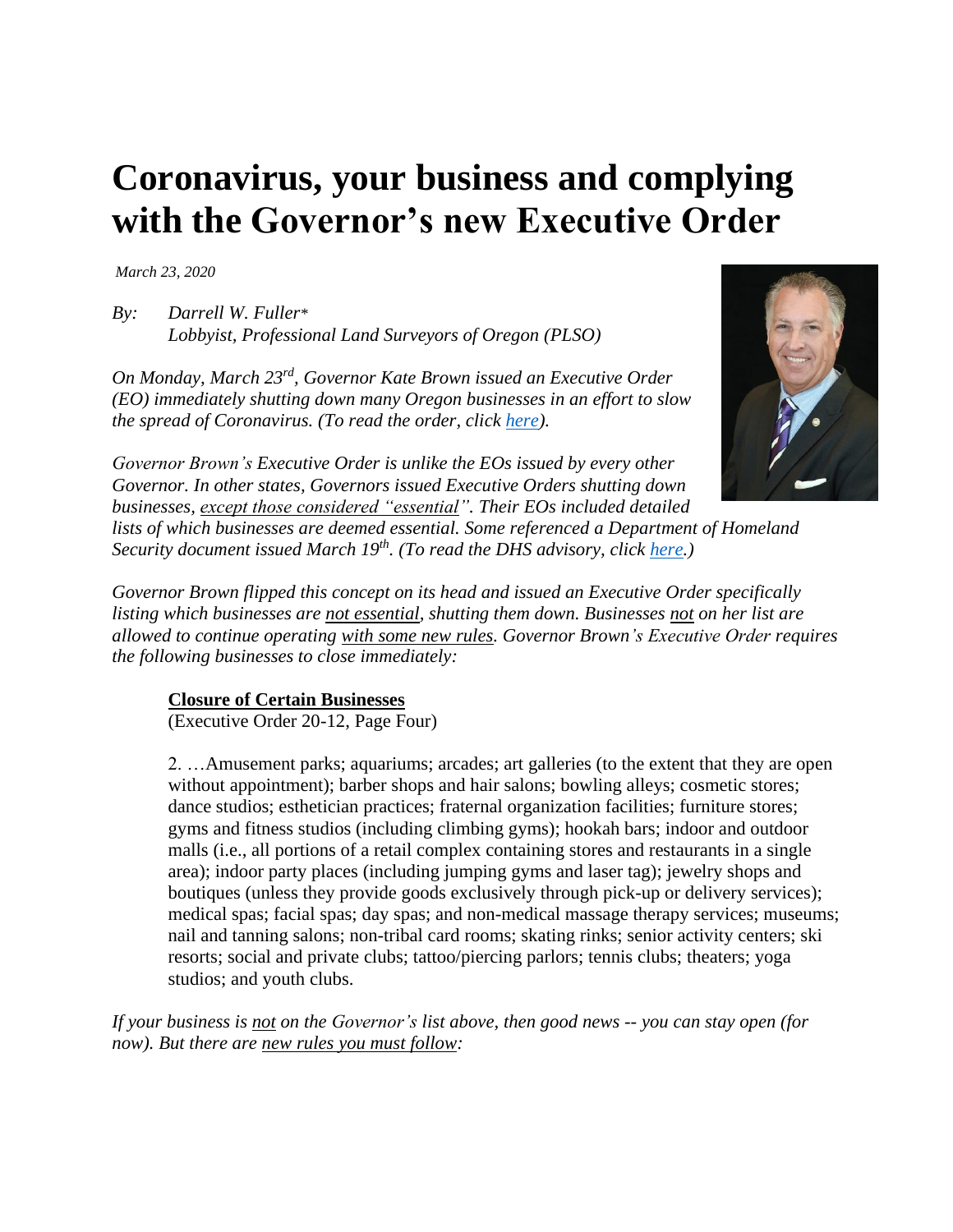## **Required Social Distancing for Other Retail Businesses**

(Executive Order 20-12, Page Five)

6. …I prohibit the operation of any other retail business not subject to paragraph 2 of this Executive Order, unless the business designates an employee or officer to establish, implement, and enforce social distancing policies, consistent with guidance from the Oregon Health Authority.

7. Retail businesses that fail to comply with paragraph 6 of this Executive Order will be closed until they demonstrate compliance.

*So, if you are a retail business, which means you sell something -- including services -- and your employees interact with members of the public, you need to:*

- *(a) Designate – in writing -- an employee or officer to establish, implement and enforce social distancing policies;*
- *(b) Establish, implement and enforce written social distancing policies for all employees and customers, indicating that everyone must maintain six feet of separation from one another while at the business and on any jobsite;*
- *(c) Ensure all employees receive a copy of the written policies and acknowledge that they have received it, read it, and will comply with it. An initial or signature is preferable;*
- *(d) Make copies of the policies available to all customers, whether they visit your place of business or employees travel to their location;*
- *(e) Require your manager of social distancing policies to indicate, in writing, who is responsible for enforcing the social distancing policies during all hours that your business is open, or when an employee is on a jobsite;*

*This can be as simple as designating the manager on duty as the responsible person, or designating each field tech as responsible when they are in the field. Businesses need a paper trail showing a good faith effort to comply with establishing, implementing and enforcing social distancing policies;* 

- *(f) Your written social distancing policies should include explicit instructions to employees that they are not to use company time or vehicles to travel for any nonessential, non-work related purposes, to the maximum extent possible; and*
- *(g) Use this [link](https://sharedsystems.dhsoha.state.or.us/DHSForms/Served/le2266.pdf) to download specific advice for employers from the Oregon Health Authority on social distancing policies.*